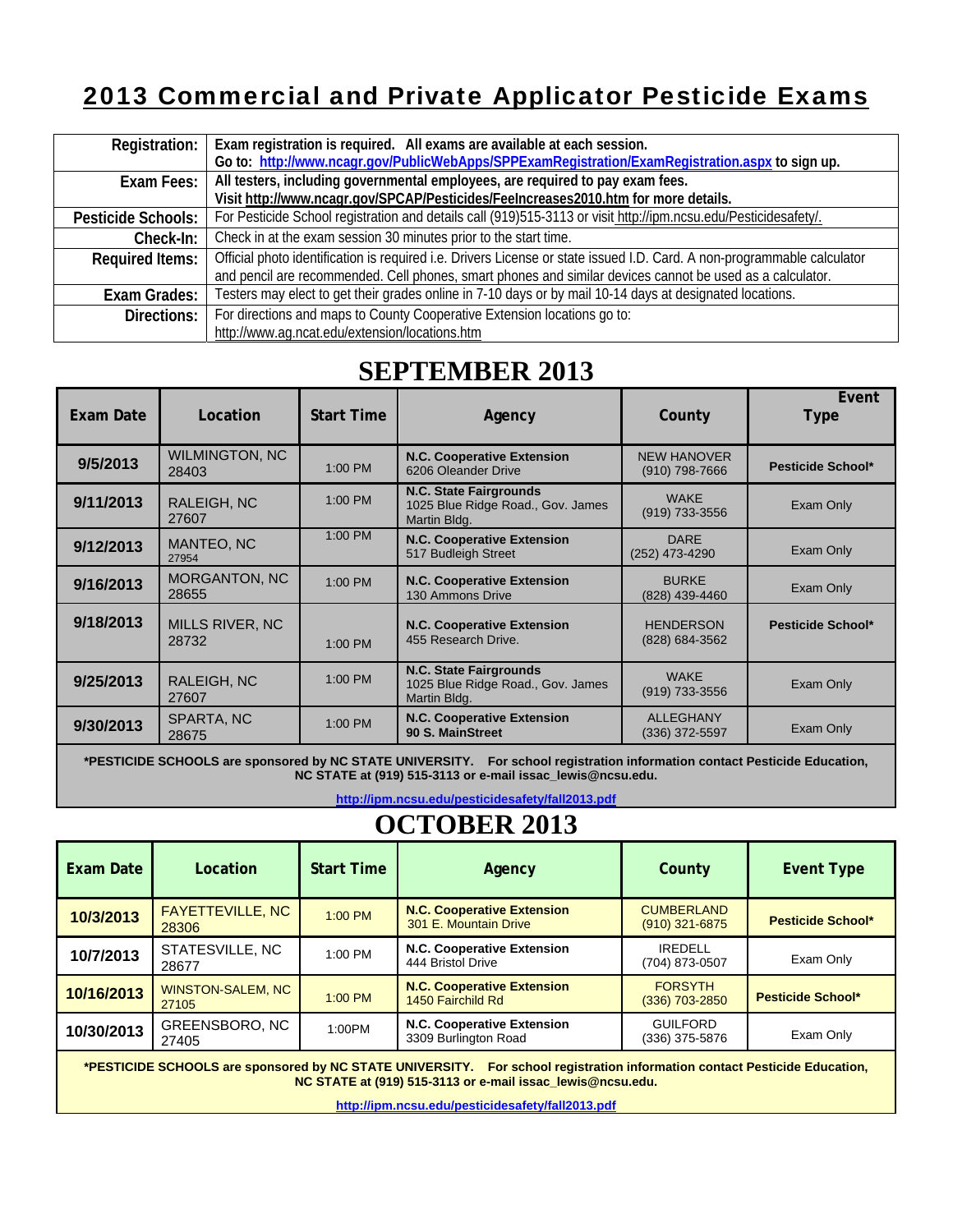### **NOVEMBER 2013**

| Exam Date  | Location                    | <b>Start Time</b> | Agency                                                                                 | County                               | <b>Event Type</b>        |
|------------|-----------------------------|-------------------|----------------------------------------------------------------------------------------|--------------------------------------|--------------------------|
| 11/7/2013  | CLYDE, NC<br>28721          | $1:00$ PM         | <b>Haywood Community College</b><br>185 Freedlander Drive<br>Auditorium, 1500 Building | <b>HAYWOOD</b><br>(828) 627-2821     | Exam Only                |
| 11/7/2013  | JEFFERSON, NC<br>28640      | 1:00 PM           | N.C. Cooperative Extension<br>134 Government Circle                                    | ASHE<br>(336) 846-5850               | Exam Only                |
| 11/13/2013 | <b>RALEIGH, NC</b><br>27610 | 1:00 PM           | <b>N.C. Cooperative Extension</b><br>4011 Carya Drive                                  | <b>WAKE</b><br>$(919)$ 250-1100      | <b>Pesticide School*</b> |
| 11/13/2013 | RALEIGH, NC<br>27607        | $1:00$ PM         | N.C. State Fairgrounds<br>1025 Blue Ridge Road., Gov. James<br>Martin Bldg.            | WAKE<br>(919) 733-3556               | Exam Only                |
| 11/18/2013 | MORGANTON, NC<br>28655      | 1:00 PM           | N.C. Cooperative Extension<br>130 Ammons Drive                                         | <b>BURKE</b><br>(828) 439-4460       | Exam Only                |
| 11/20/2013 | <b>MONROE, NC</b><br>28112  | 1:00 PM           | <b>N.C. Cooperative Extension</b><br>3230-D Presson Road                               | <b>UNION</b><br>$(704)$ 283-3801     | Pesticide School*        |
| 11/25/2013 | CHARLOTTE, NC<br>28204      | 1:00PM            | N.C. Cooperative Extension<br>1418 Armory Drive                                        | <b>MECKLENBURG</b><br>(704) 336-4008 | Exam Only                |

**\*PESTICIDE SCHOOLS are sponsored by NC STATE UNIVERSITY. For school registration information contact Pesticide Education, NC STATE at (919) 515-3113 or e-mail issac\_lewis@ncsu.edu.** 

**http://ipm.ncsu.edu/pesticidesafety/fall2013.pdf**

## **DECEMBER 2013**

| <b>Exam Date</b> | Location                       | <b>Start Time</b> | Agency                                                                                     | County                            | <b>Event Type</b>       |
|------------------|--------------------------------|-------------------|--------------------------------------------------------------------------------------------|-----------------------------------|-------------------------|
| 12/2/2013        | STATESVILLE, NC<br>28677       | 1:00 PM           | <b>N.C. Cooperative Extension</b><br>444 Bristol Drive                                     | <b>IREDELL</b><br>(704) 873-0507  | Exam Only               |
| 12/3/2013        | HAYESVILLE, NC<br>28904        | 1:00 PM           | N.C. Cooperative Extension<br>36 Davis Loop, Suite 1                                       | CLAY<br>(828) 389-6305            | Exam Only               |
| 12/3/2013        | KENANSVILLE, NC<br>28349       | 1:00PM            | <b>James Sprunt Community College</b><br>133 James Sprunt Dr., Boyette<br>Building, RM 113 | <b>DUPLIN</b><br>(910) 296-2538   | Exam Only               |
| 12/4/2013        | RALEIGH, NC<br>27607           | $1:00$ PM         | N.C. State Fairgrounds<br>1025 Blue Ridge Road., Gov. James<br>Martin Bldg.                | WAKE<br>(919) 733-3556            | Exam Only               |
| 12/12/2013       | <b>GREENVILLE, NC</b><br>27834 | $1:00$ PM         | <b>N.C. Cooperative Extension</b><br>403 Government Circle, Suite 2                        | <b>PITT</b><br>$(252)$ 902-1700   | <b>Pesticide School</b> |
| 12/13/2013       | WINTON, NC<br>27986            | 1:00 PM           | N.C. Cooperative Extension<br>301 W Tryon Street                                           | <b>HERTFORD</b><br>(252) 358-7822 | Exam Only               |

**\*PESTICIDE SCHOOLS are sponsored by NC STATE UNIVERSITY. For school registration information contact Pesticide Education, NC STATE at (919) 515-3113 or e-mail issac\_lewis@ncsu.edu.** 

**http://ipm.ncsu.edu/pesticidesafety/fall2013.pdf**